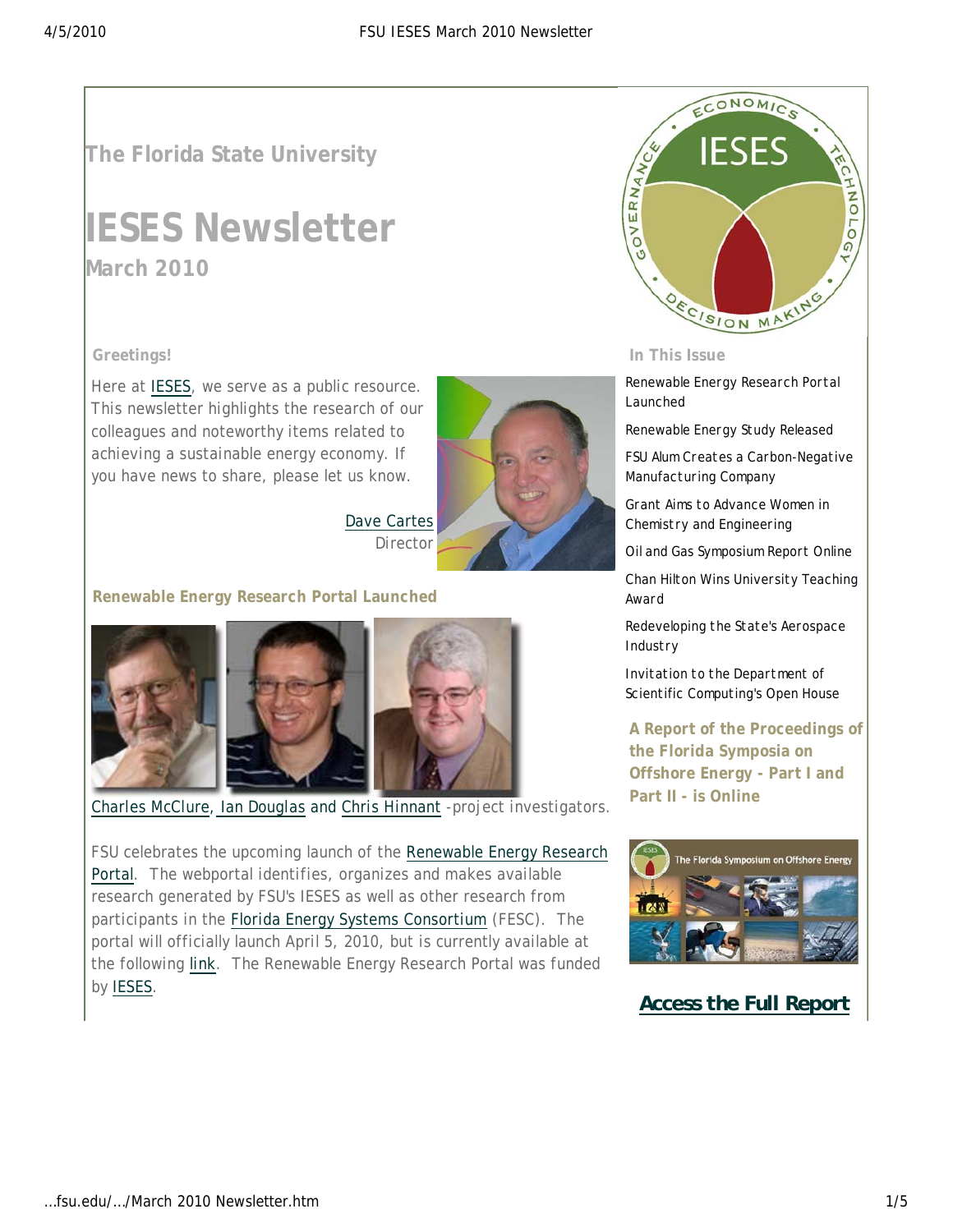# **4/5/2010**<br>**Renewable Energy Research Portal**<br>*Fore* | Useful Links | About | Contact

## *Here*



*Image of the homepage of the Renewable Energy Research Portal.* 

The goal of the portal is to provide Florida researchers, businesses, investors, decision makers, and citizens with the research information they need to accomplish statewide energy goals.

The site is an operational web portal that identifies, organizes, and provides access to a range of research related to renewable and alternative energy information. It will use a range of social networking techniques to grow and sustain itself as an active information exchange for renewable energy researchers and stakeholders. The development of the portal is the result of a collaborative effort between the Information Institute of the College of Communication and Information and the Knowledge Communities Research Group (KCRG) at the Learning Systems Institute at Florida State University. The portal's design is grounded in a needs assessment study of IESES and FESC researchers conducted by Information Institute staff during the spring and summer of 2009 and a software model developed as part of the Global Usability Knowledge Management project previously developed by the KCRG. The Renewable Energy Research Portal has functions that will allow it to grow and expand according to the needs of renewable energy partners in Florida. The project team wishes to invite all interested in renewable energy research and resources to use the portal and provide constructive feedback. The project team can be contacted by email at energy@cci.fsu.edu.

#### **Renewable Energy Study Released**

A team of collaborating researchers including Dr. Julie Harrington (pictured at right), Director of the Center for Economic Forecasting and Analysis along with colleagues from the University of Florida Public Utility Research Center, the Florida Energy Systems Consortium and Florida Research Consortium released a study entitle



sources, and energy efficiencies, in line with market driven forces."



…fsu.edu/…/March 2010 Newsletter.htm 2/5

*This report is a transcript of the Symposia series including presentation materials, citations and executive summaries for both Part I and II.* 

### **Chan Hilton Wins University Teaching Award**



Professor Amy Chan Hilton

The University Teaching Awards program recognizes faculty for excellence in undergraduate and graduate teaching. Dr. Chan Hilton is outstanding in the many aspects of teaching which contribute to successful teaching and learning. This is a student-oriented award and nominations for Dr. Chan Hilton were submitted by students and alumni. Read more.

Dr. Chan Hilton is an IESES partner.

**Redeveloping the State's Aerospace Industry**

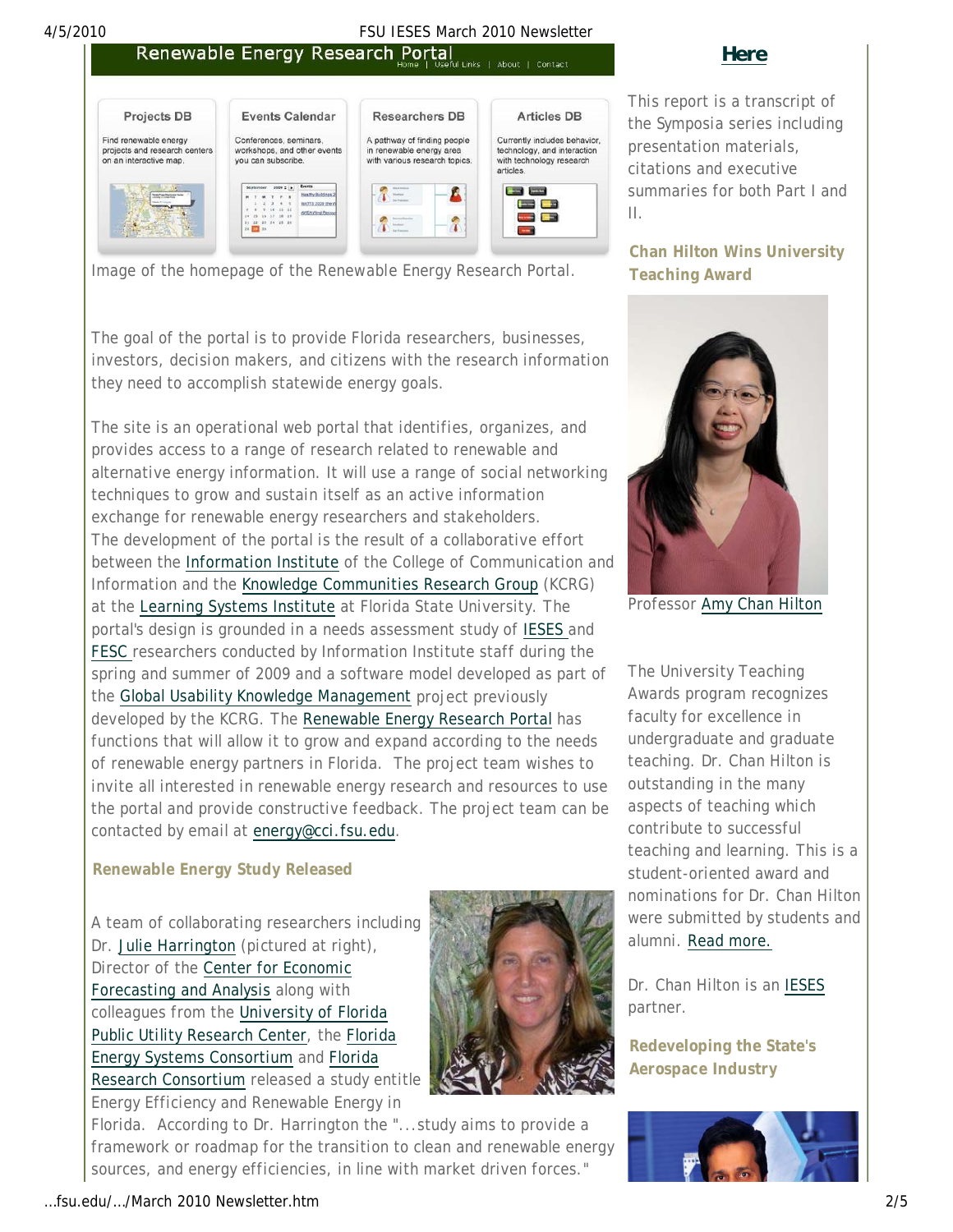#### 4/5/2010 FSU IESES March 2010 Newsletter

On February 26th, 2010, the study was submitted to the Florida Energy and Climate Commission. Follow these links to the presentation, the executive summary and the full report.

### **FSU Alum Creates a Carbon-Negative Manufacturing Company**

FSU Alum and CEO of New Sky Energy Dr. Deane Little spoke on Friday March 19th at Fisher Lecture Hall. New Sky Energy, a Boulder,



Colorado-based startup, has a plan to make money out of thin air. New Sky Energy is a carbonnegative manufacturing company that captures and coverts carbon dioxide into usable products. Using basic electrochemical technology and waste salts, New Sky Energy creates compounds that suck carbon dioxide from the air.

In the photo above, Deane Little is holding a carbon negative brick. Watch Dr. Little's speech at the 2010 CleanTech Open Business Competition here.

The "carbonates" created can be used in making a variety of products, such as glass, resins and building materials. "It is known chemistry we are using differently," said New Sky's founder and chief executive, Dr. Deane Little.

Dr. Penny J. Gilmer is the Nancy Marcus Professor of Chemistry and Biochemistry at The Florida State University. She was Deane Little's Dissertation Advisor and hosted his visit.

#### **Grant Aims to Advance Women in Chemistry and Engineering**

Florida State University has been awarded a National Science Foundation grant that goes by the name Alliance for the Advancement of Florida's Academic Women in Chemistry and Engineering. Florida State is one of five universities statewide affiliated with the project.

"In practical terms, this grant will provide support and mentoring to women faculty members in all five universities' chemistry and engineering departments," said Penny J. Gilmer, project director at FSU.

Statistics certainly show a continuing disparity between the numbers of men and women pursuing careers in science and engineering.



Farrukh Alvi, pictured above, is a professor of Mechanical Engineering and is the new Director of the Florida Center for Advanced Aero-Propulsion.

# The Florida Center for Advance

Aero-Propulsion (FCAAP) was launched with nearly \$15 million in seed funding from the State of Florida. FCAAP was formed to meet the needs of a rapidly evolving and highly competitive aerospace industry. The Center's objectives are to help train and sustain the much needed, highly skilled workforce; to design and develop new energy efficient technologies and products required to help sustain the Aerospace industry; and to transition the technology to applications in a timely and efficient manner. Read more.

Dr. Alvi is an IESES partner.

### **Invitation to the Department of Scientific Computing's Open House**

Please attend the Scientific Computing Open House anytime between 1:00-5:00 p.m. on April 15, 2010 Located in room 499 of the Dirac Science Library on Florida State University's main campus. See *Map*. Please RSVP to *info@sc.fsu.edu*



Above, people watching a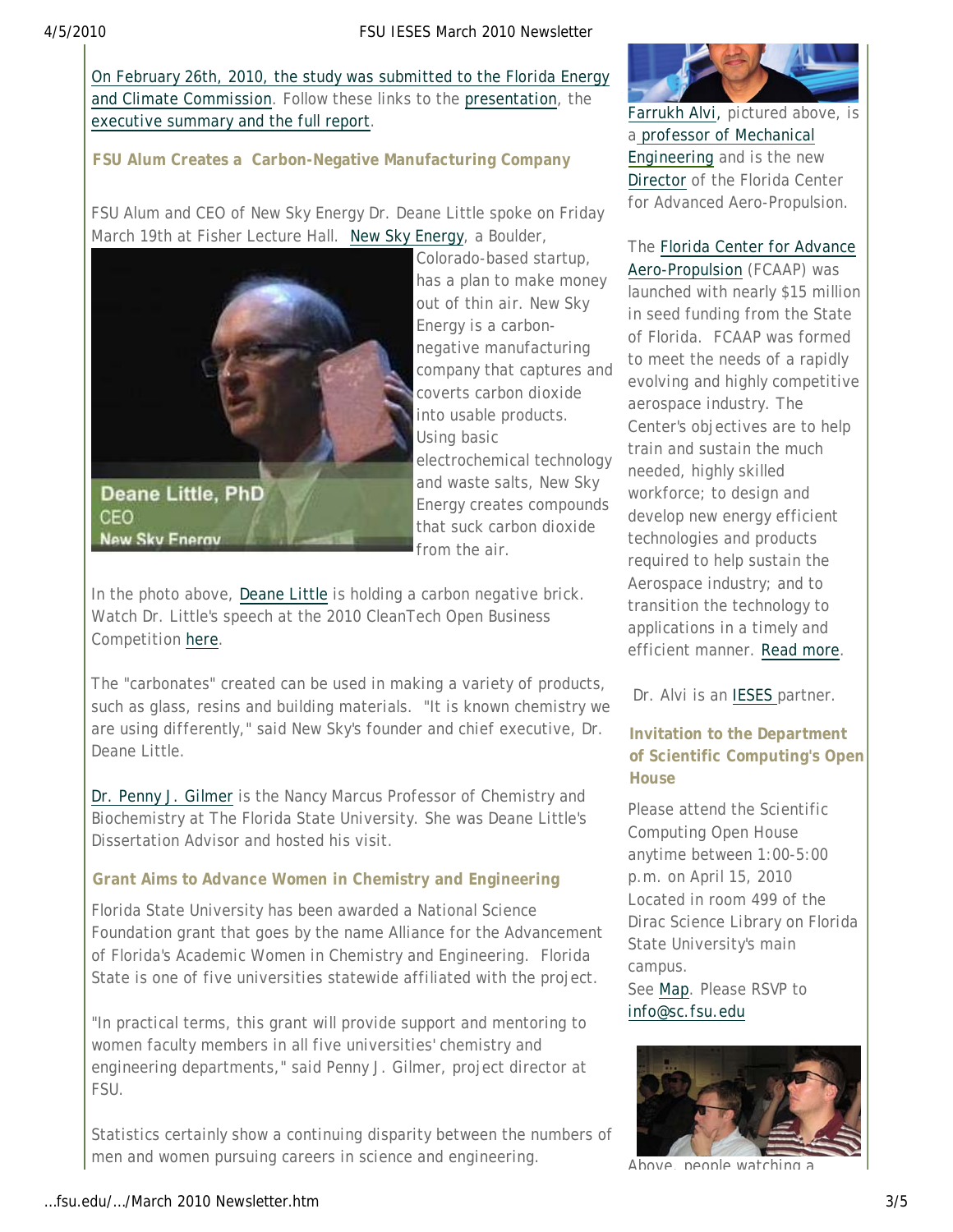#### 4/5/2010 FSU IESES March 2010 Newsletter

According to the book "Beyond Bias and Barriers: Fulfilling the Potential of Women in Academic Science and Engineering" in 2004 only about 27 percent of doctorates in the physical sciences were awarded to women - and only 18 percent in engineering. Women consistently make up less than 20 percent of tenured science, technology, engineering and math faculty at institutions of higher learning.

Encouraging more women to pursue careers in these fields also helps to create a stronger, more diverse and innovative work force. Read more.

There will be a Faculty Recruitment Workshop, hosted by Dr. Gilmer, on Friday, April 9th at FSU in room 1005 of the Chemical Sciences Laboratory (this is a new building and is not mapped yet; please see this map-link where the building is slightly to the north of the map indicator).

This workshop will advance the recruitment of academic women into chemistry and engineering including those in sustainable energy related fields. For more information, contact Professor Gilmer at gilmer@chem.fsu.edu.

Professor Penny J. Gilmer (pictured at right), is a Professor of Chemistry and Biochemistry at Florida State and is overseeing the National Science Foundation project at FSU.



# Join Our Mailing List!

Above, people watching a presentation with three dimensional analysis in Scientific Computing.



Professor of Geological Sciences and Scientific **Computing** Ming Ye, pictured at left, is an IESES

partner.

**Schedule of Tours of the Off-Grid Zero Emissions Building**



**Which Dates:** First and third Friday of the month **When:** Tours begin on the hour between 2:00 PM and 4:00 PM **Where:**see **Map Contact:**Justin Kramer

The *Institute* is a public resource. Here we carry out scholarly basic research and analysis in engineering, science, infrastructure, governance and the related social dimensions to further a sustainable energy economy. The Institute unites researchers from the disciplines of engineering, natural sciences, law, urban and regional planning, geography and economics to address sustainability and alternative power issues in the context of global climate change.

Our partners and collaborators include:

The Center for Advanced Power Systems;

The Energy and Sustainability Center;

The Sustainable Energy and Governance Center;

The Center for a Systems Approach to Bio-Energy Research;

The Center for Economic Forecasting and Analysis;

…fsu.edu/…/March 2010 Newsletter.htm 4/5